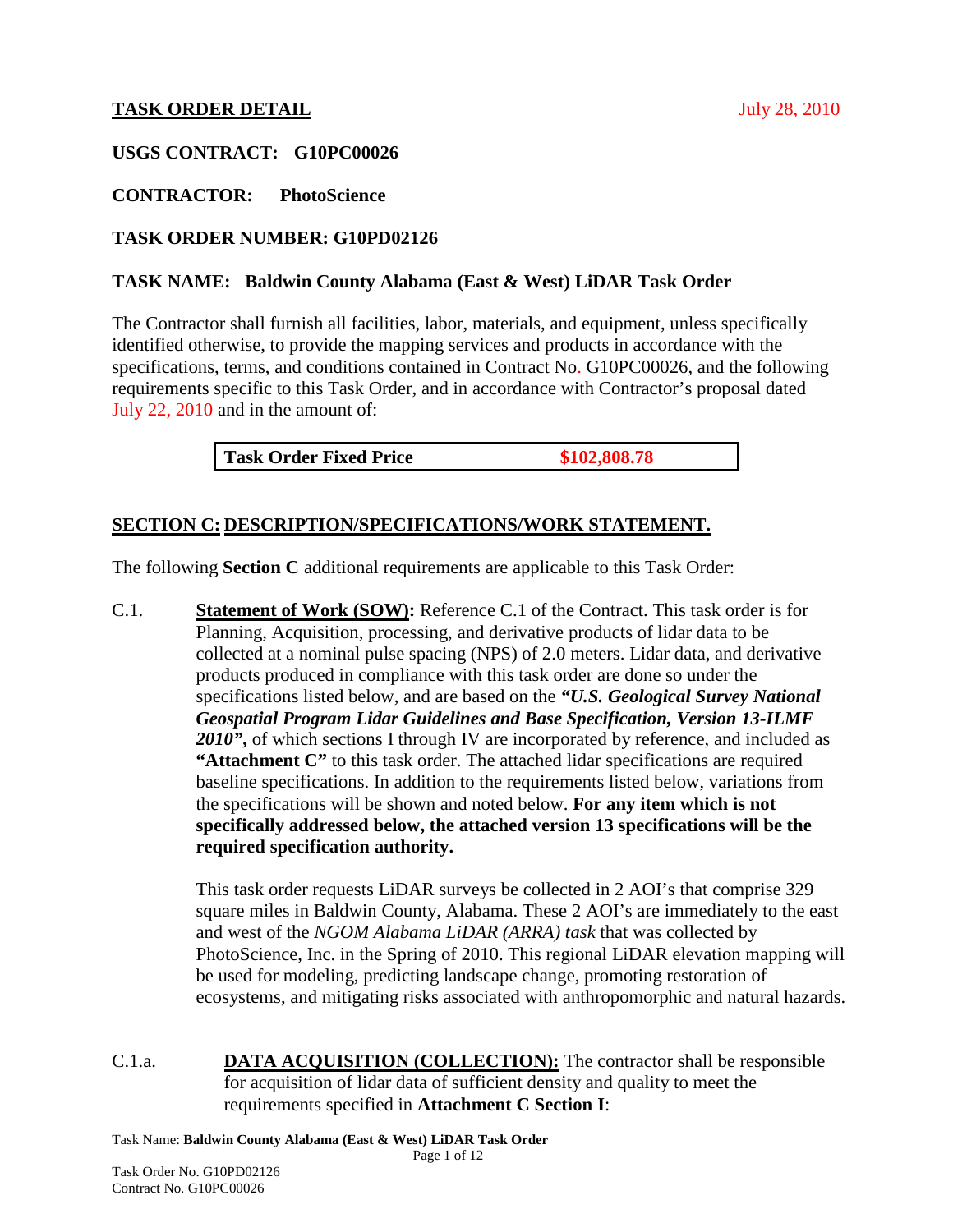| C.1.a.(i)      | <b>Collection area:</b> The collection area shall be defined as the Defined Project<br>Area, buffered by a minimum of 100 meters. The Project Area is defined in<br>"Attachment A - Project Description and Diagram" and further delineated<br>by the ESRI ArcShape file included as "Attachment $B -$ Shape File(s)". |
|----------------|------------------------------------------------------------------------------------------------------------------------------------------------------------------------------------------------------------------------------------------------------------------------------------------------------------------------|
| C.1.a.(ii)     | Nominal Pulse Spacing: Nominal Pulse Spacing (NPS) shall be no greater<br>than 2 meters; assessment to be made against single swath, first return data<br>located within the geometrically usable center portion (typically ~90%) of<br>each swath.                                                                    |
| C.1.a.(iii)    | <b>Signal Returns</b> The laser system shall be configured to collect multiple<br>echoes per pulse, with a minimum of a first return and a last return and at least<br>one additional intermediate return. All returns captured during acquisition<br>shall be delivered. Return number shall be recorded.             |
| C.1.a.(iv)     | GPS Times: shall be recorded as Adjusted GPS Time, at a precision sufficient<br>to allow unique timestamps for each return. Adjusted GPS Time is defined to<br>be Standard (or satellite) GPS time minus $1*109$ . See the LAS Specification<br>for more detail.                                                       |
| C.1.a.(v)      | Signal Strength: The signal strength (intensity) of each return pulse shall be<br>recorded.                                                                                                                                                                                                                            |
| C.1.a.(vi)     | <b>Clustering:</b> The spatial distribution of geometrically usable points is expected<br>to be uniform and free from clustering. In order to ensure uniform densities<br>throughout the data set:                                                                                                                     |
| C.1.a.(vi)(a)  | A regular grid, with cell size equal to the design NPS*2 will be laid over<br>the data.                                                                                                                                                                                                                                |
| C.1.a.(vi)(b)  | At least 90% of the cells in the grid shall contain at least 1 lidar point.                                                                                                                                                                                                                                            |
| C.1.a.(vi)(c)  | Assessment to be made against single swath, first return data located<br>within the geometrically usable center portion (typically ~90%) of each<br>swath                                                                                                                                                              |
| C.1.a.(vi)(d)  | Acceptable data voids identified elsewhere in this specification are<br>excluded.                                                                                                                                                                                                                                      |
| C.1.a.(vii)    | <b>Control:</b> LIDAR shall be acquired using the following control specifications.                                                                                                                                                                                                                                    |
| C.1.a.(vii)(a) | <b>Supplemental Ground Control: Differentially corrected GPS Ground</b><br>Control used to supplement the Airborne GPS positional accuracy.                                                                                                                                                                            |
| C.1.a.(vii)(b) | Ground Control Quality Check points: The Contractor shall collect a<br>minimum of twenty (20) additional Ground Control points which shall be                                                                                                                                                                          |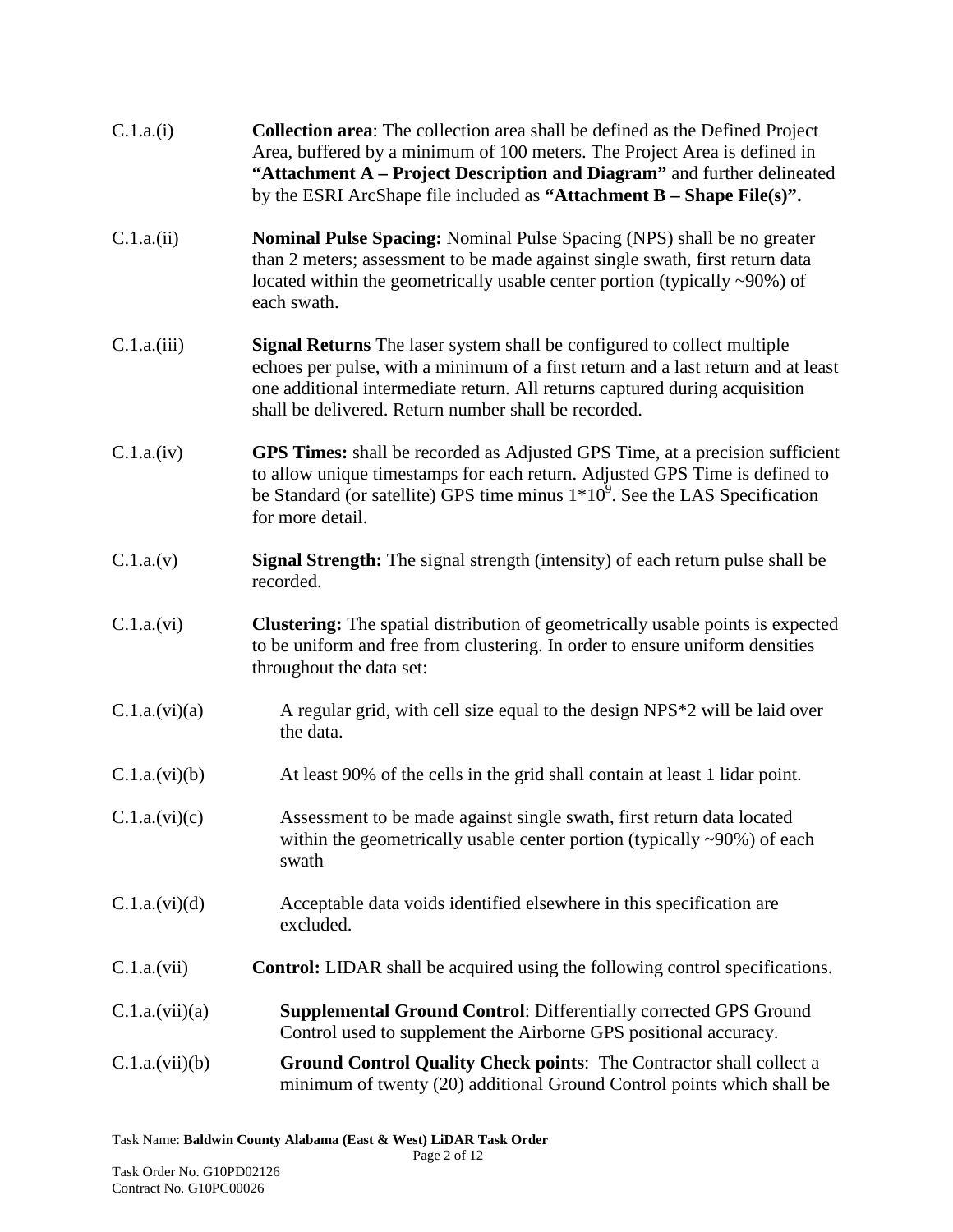delivered in ESRI Arc Shape format and will be used by the Government for validation.

- (01) Twenty (20) check points shall be collected uniformly dispersed over the project area to verify fundamental vertical accuracy.
- (02) Fundamental vertical accuracy checkpoints should be located only in open terrain, where there is a high probability that the sensor will have detected the ground surface without influence from surrounding vegetation.
- (03) Checkpoints should be located on flat or uniformly sloping terrain and will be at least five (5) meters away from any breakline where there is a change in slope.
- (04) The checkpoint accuracy shall satisfy a Local Network accuracy of 5-centimeteres at the 95% confidence level.
- (05) Check points shall not be incorporated into the contractor's vertical solution.
- C.1.a.(viii) **Vertical Accuracy Requirements:** Lidar collected under this task order shall be at a vertical accuracy NSSDA RMSE $_Z$  = 15cm (NSSDA Accuracy<sub>Z</sub> 95% = 30cm) or better; assessment procedures to comply with FEMA guidelines.
- C.1.a.(ix) **Positional Accuracy Validation:** The absolute and relative accuracy of the data, both horizontal and vertical, relative to known control, shall be verified prior to classification and subsequent product development. A detailed report of this validation is a required deliverable
- C.1.a.(x) **Relative Accuracy Requirements:** Relative accuracy of 7 10cm RMSE<sub>Z</sub> or better; assessment to be made swath-to-swath and within single swaths.
- C.1.a.(xi) **Acquisition Window:** Acquisition window shall be January 1, 2011-March 31, 2011.
- C.1.a.(xii) **Swath Length**: Long swaths (those which result in a LAS file larger than 2GB) shall be split into segments. Each segment shall thenceforth be regarded as a unique swath. Other swath segmentation criteria may be acceptable, with prior approval.
- C.1.a.(xiii) **Overlap:** Flight line overlap of 10% or greater, as required to ensure there are no data gaps between the usable portions of the swaths. Collections in high relief terrain are expected to require greater overlap. Any data with gaps between the geometrically usable portions of the swaths will be rejected.
- C.1.a.(xiv) **Data Voids:** Data Voids [areas  $\Rightarrow$  (4\*NPS)<sup>2</sup>, measured using 1<sup>st</sup>-returns only] within a single swath are not acceptable, except:

Page 3 of 12

C.1.a.(xiv)(a) where caused by water bodies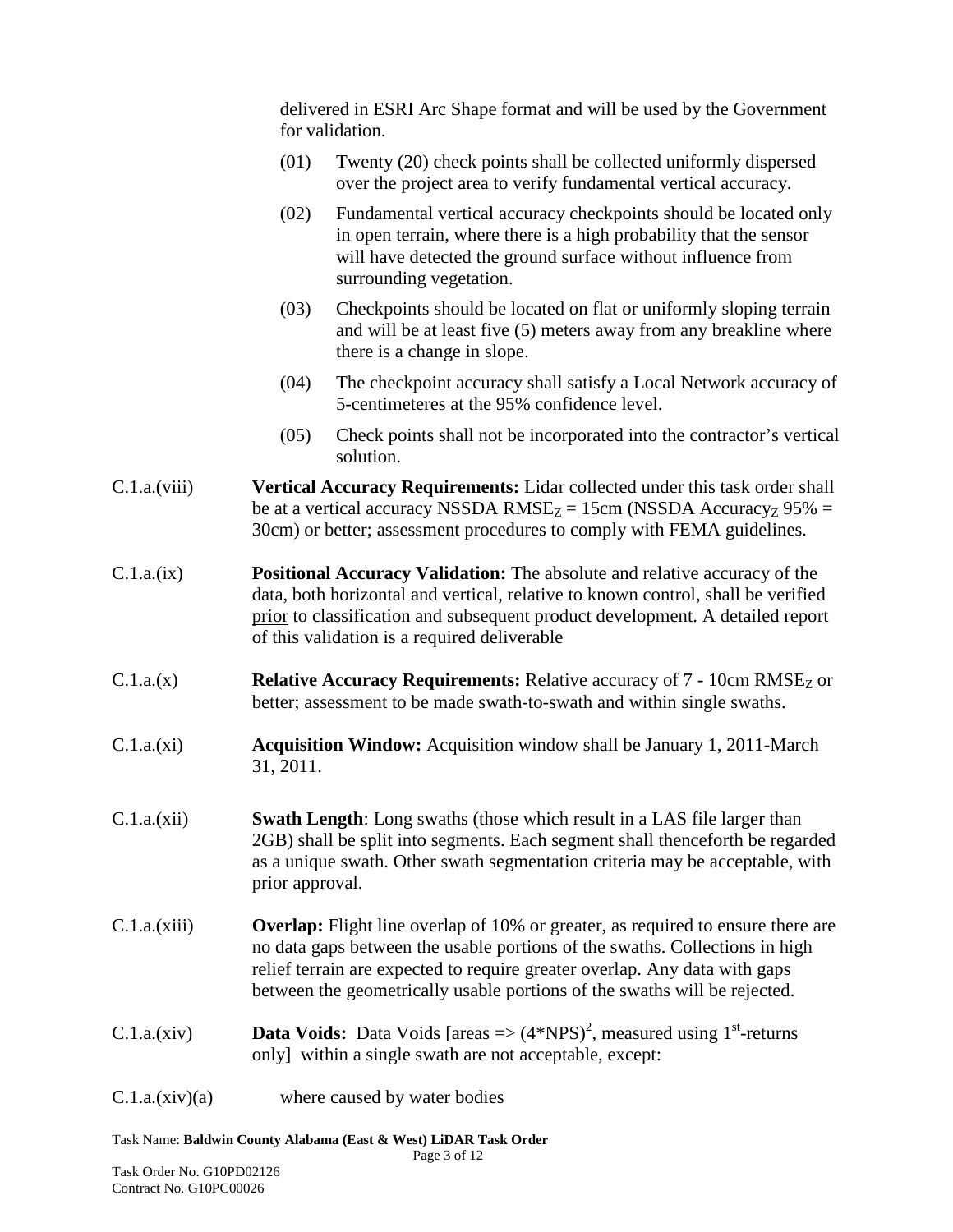- C.1.a.(xiv)(b) where caused by areas of low near infra-red (NIR) reflectivity such as asphalt or composition roofing.
- C.1.a.(xiv)(c) where appropriately filled-in by another swath
- C.1.a.(xv) **Data Acquisition Conditions:**
- C.1.a.(xv)(a) **Atmospheric**: Cloud and fog-free between the aircraft and ground

#### C.1.a.(xv)(b) **Ground**:

- (01) Snow free; very light, undrifted snow may be acceptable in special cases, with prior approval.
- (02) No unusual flooding or inundation, except in cases where the goal of the collection is to map the inundation.
- C.1.a.(xv)(c) **Vegetation**: Leaf-off is preferred, however:
	- (01) As numerous factors will affect vegetative condition at the time of any collection, the USGS National Geospatial Program (NGP) only requires that penetration to the ground must be adequate to produce an accurate and reliable bare-earth surface suitable for incorporation into the 1/9 (3-meter) NED.
	- (02) Collections for specific scientific research projects may be exempted from this requirement, with prior approval.
- C.1.a.(xvi) **Time of Day:** Time of day is not of concern.
- C.1.b. **DATA PROCESSING AND HANDLING:** The contractor shall be responsible for post processing of lidar data of sufficient density and quality to meet the requirements specified in **Attachment C, Section II**. All processing should be carried out with the understanding that all point deliverables are required to be in fully compliant LAS format, v1.2 or v1.3. Data producers are encouraged to review the LAS specification in detail.

## C.1.b.(i) **In BARE EARTH AREA**

C.1.b.(i)(a) **Data Accuracy:** Data collected under this Task Order shall meet the National Standard for Spatial Database Accuracy (NSSDA) accuracy standards. The NSSDA standards specify that vertical accuracy be reported at the 95 percent confidence level for data tested by an independent source of higher accuracy. For example the metadata statement shall read, "Tested (meters, feet) vertical accuracy at 95 percent confidence level."

Task Name: **Baldwin County Alabama (East & West) LiDAR Task Order**

Page 4 of 12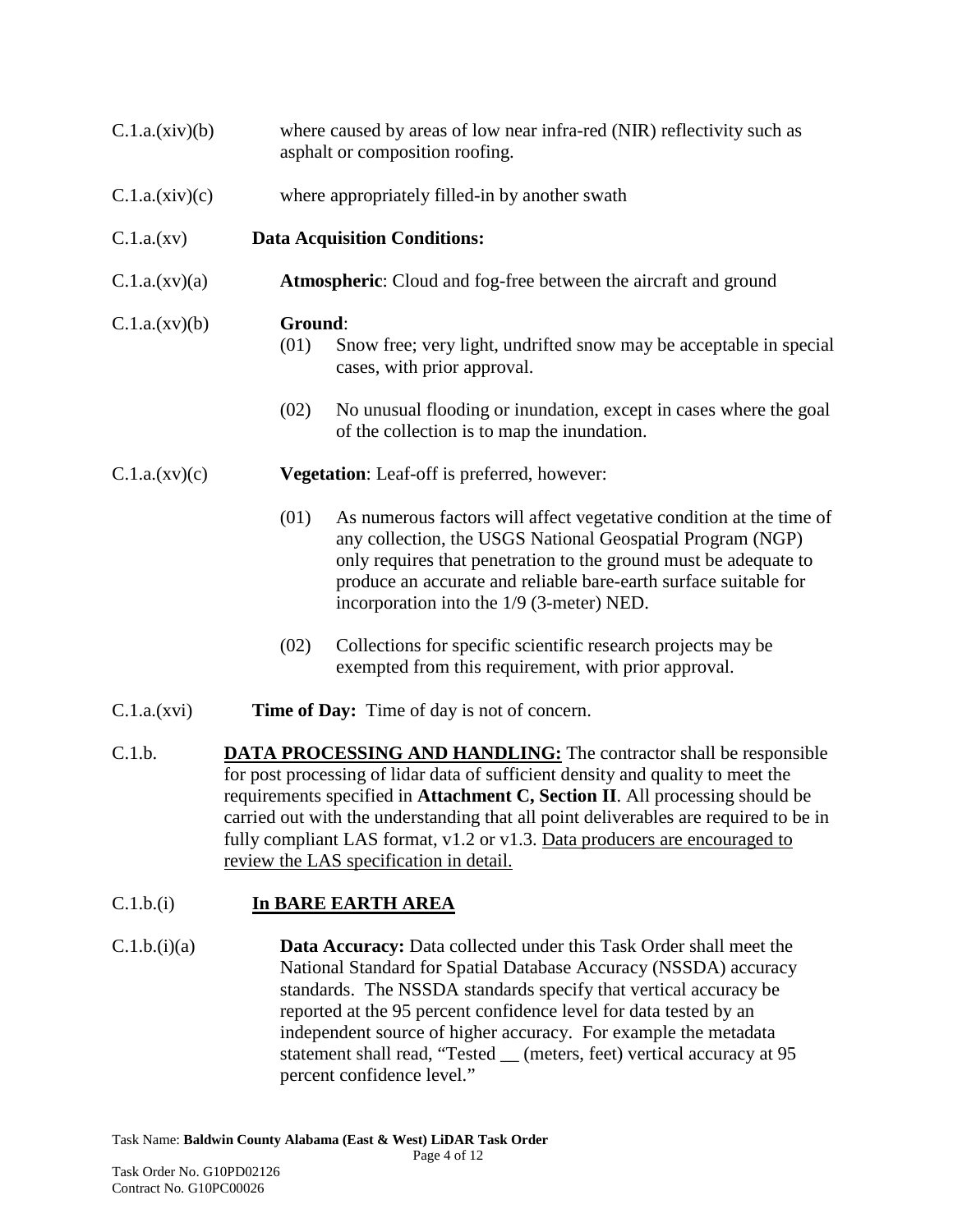| C.1.b.(i)(b)  | <b>Fundamental Vertical Accuracy</b> (FVA) of the TIN: 36.3 cm at a 95%<br>confidence level, derived according to NSSDA, i.e., based on RMSE of<br>18.5 cm in the "open terrain" land cover category. This is a required<br>accuracy.                                                                                                                                                                                                                                                                                                                                                                                                                                                                                                                                                                                                                                                                                         |  |  |
|---------------|-------------------------------------------------------------------------------------------------------------------------------------------------------------------------------------------------------------------------------------------------------------------------------------------------------------------------------------------------------------------------------------------------------------------------------------------------------------------------------------------------------------------------------------------------------------------------------------------------------------------------------------------------------------------------------------------------------------------------------------------------------------------------------------------------------------------------------------------------------------------------------------------------------------------------------|--|--|
| C.1.b.(i)(c)  | <b>Consolidated Vertical Accuracy (CVA):</b> 36.3 cm at a 95% confidence<br>level, derived according to ASPRS Guidelines, Vertical Accuracy<br>Reporting for LiDAR Data, i.e., based on the 95th percentile error in all<br>land cover categories combined. This is a required accuracy.                                                                                                                                                                                                                                                                                                                                                                                                                                                                                                                                                                                                                                      |  |  |
| C.1.b.(ii)    | <b>Hydro Flattening Requirements:</b>                                                                                                                                                                                                                                                                                                                                                                                                                                                                                                                                                                                                                                                                                                                                                                                                                                                                                         |  |  |
| C.1.b.(ii)(a) | <b>Inland Ponds and Lakes:</b><br>$\sim$ 2-acre or greater surface area ( $\sim$ 350' diameter for a round pond)<br>(01)<br>Flat and level water bodies (single elevation for every bank vertex<br>(02)<br>defining a given water body).<br>The entire water surface edge must be at or just below the<br>(03)<br>immediately surrounding terrain.<br>(04)<br>Long impoundments such as reservoirs, inlets, and fjords, whose<br>water surface elevations drop when moving downstream, should be<br>treated as rivers.                                                                                                                                                                                                                                                                                                                                                                                                        |  |  |
| C.1.b.(ii)(b) | <b>Inland Streams and Rivers:</b><br>(01)<br>100' nominal width: This should not unnecessarily break a stream<br>or river into multiple segments. At times it may squeeze slightly<br>below 100' for short segments. Data producers should use their<br>best professional judgment.<br>Flat and level bank-to-bank (perpendicular to the apparent flow<br>(02)<br>centerline); gradient to follow the immediately surrounding terrain.<br>(03)<br>The entire water surface edge must be at or just below the<br>immediately surrounding terrain.<br>(04)<br>Streams should break at road crossings (culvert locations). These<br>road fills should not be removed from DEM. However, streams<br>and rivers should <b>not</b> break at bridges. Bridges should be removed<br>from DEM. When the identification of a feature as a bridge or<br>culvert cannot be made reliably, the feature should be regarded as a<br>culvert. |  |  |
| C.1.b.(ii)(c) | <b>Non-Tidal Boundary Waters:</b><br>Represented only as an edge or edges within the project area;<br>(01)<br>collection does not include the opposing shore.<br>(02)<br>The entire water surface edge must be at or below the immediately<br>surrounding terrain.<br>The elevation along the edge or edges should behave consistently<br>(03)<br>throughout the project. May be a single elevation (i.e., lake) or<br>gradient (i.e., river), as appropriate.                                                                                                                                                                                                                                                                                                                                                                                                                                                                |  |  |

Task Order No. G10PD02126 Contract No. G10PC00026

Page 5 of 12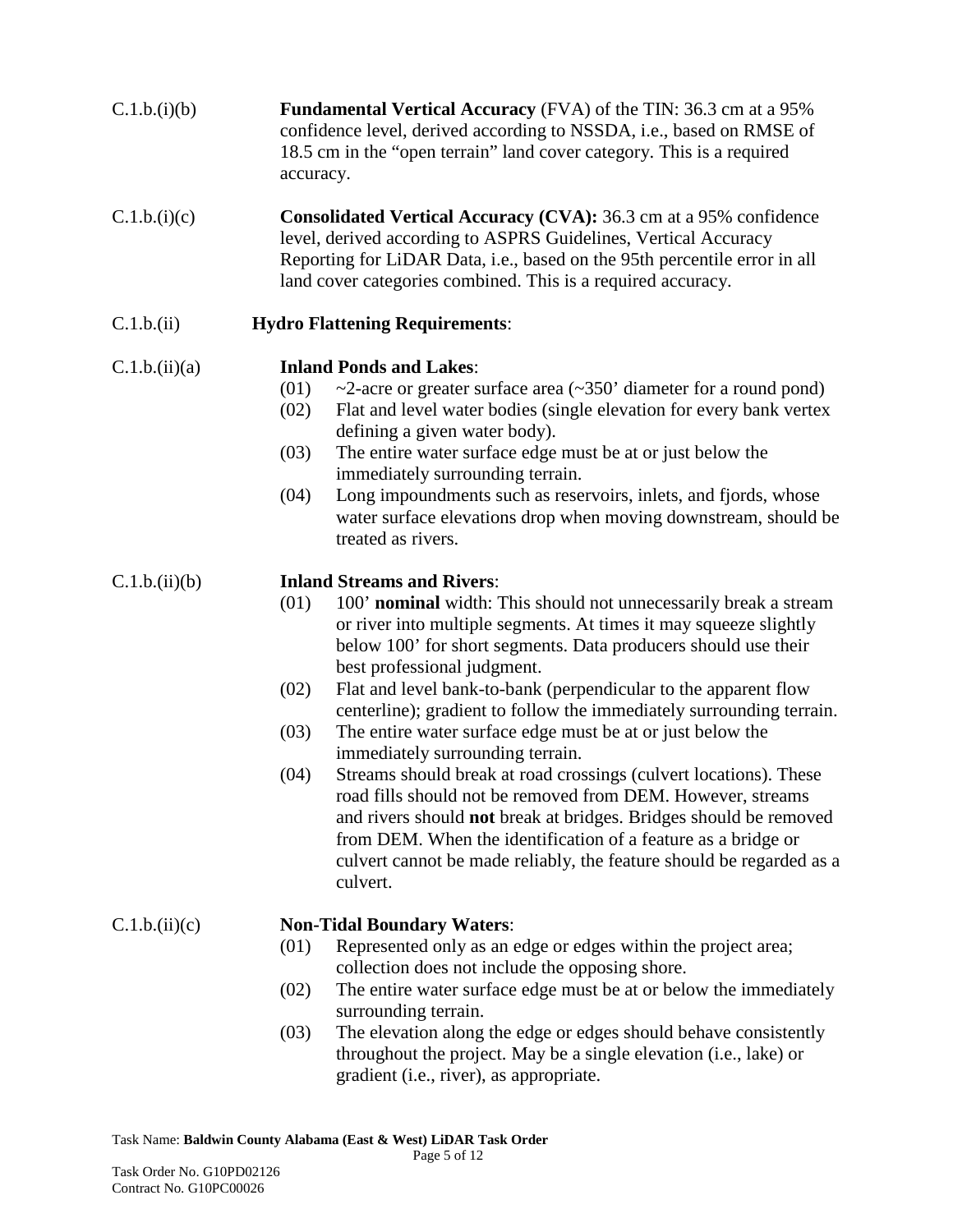| C.1.b.(ii)(d)               | <b>Tidal Waters:</b>                                                                                                                                                                                                                                                                                                                                                       |  |  |
|-----------------------------|----------------------------------------------------------------------------------------------------------------------------------------------------------------------------------------------------------------------------------------------------------------------------------------------------------------------------------------------------------------------------|--|--|
|                             | (01)<br>Water bodies such as oceans, seas, gulfs, bays, inlets, salt marshes,<br>very large lakes, etc. Includes any significant water body that is<br>affected by tidal variations.                                                                                                                                                                                       |  |  |
|                             | Tidal variations over the course of a collection, and between<br>(02)<br>different collections, will result in discontinuities along shorelines.<br>This is considered normal and these "anomalies" should be<br>retained. The final DEM should represent as much ground as the<br>collected data permits.                                                                 |  |  |
|                             | (03)<br>Variations in water surface elevation resulting in tidal variations<br>during a collection should NOT be removed or adjusted, as this<br>requires either the removal of ground points or the introduction of<br>unmeasured ground into the DEM. The USGS NGP priority is on<br>the ground surface, and accepts the unavoidable irregularities in<br>water surface. |  |  |
|                             | Scientific research projects in coastal areas often have very<br>(04)<br>specific requirements with regard to how tidal land-water<br>boundaries are to be handled. For such projects, the requirements<br>of the research will take precedence.                                                                                                                           |  |  |
| C.1.c.                      | <b>DELIVERABLE PRODUCTS:</b> The following deliverable products shall be<br>produced from the lidar produced in C.1.b above.                                                                                                                                                                                                                                               |  |  |
| C.1.c.(i)<br>C.1.c.(i)(a)   | <b>Raw Point Cloud Data:</b><br>Fully compliant LAS v1.2 or v1.3, Point Record Format 1, 3, 4, or 5                                                                                                                                                                                                                                                                        |  |  |
| C.1.c.(i)(b)                | LAS v1.3 deliverables with waveform data are to use external "auxiliary"<br>files with the extension ".wdp" for the storage of waveform packet data.<br>See the LAS v1.3 Specification for additional information.                                                                                                                                                         |  |  |
| C.1.c.(i)(c)                | Georeference information included in all LAS file headers                                                                                                                                                                                                                                                                                                                  |  |  |
| C.1.c.(i)(d)                | GPS times are to be recorded as Adjusted GPS Time, at a precision<br>sufficient to allow unique timestamps for each return.                                                                                                                                                                                                                                                |  |  |
| C.1.c.(i)(e)                | Intensity values in native radiometric resolution.                                                                                                                                                                                                                                                                                                                         |  |  |
| C.1.c.(i)(f)                | Full swaths, all collected points to be delivered.                                                                                                                                                                                                                                                                                                                         |  |  |
| C.1.c.(i)(g)                | 1 file per swath, 1 swath per file, file size not to exceed 2GB, as described<br>in Section II, Paragraph 5.                                                                                                                                                                                                                                                               |  |  |
| C.1.c.(ii)<br>C.1.c.(ii)(a) | <b>Classified Point Cloud:</b><br>Fully compliant LAS v1.2 or v1.3, Point Record Format 1, 3, 4, or 5                                                                                                                                                                                                                                                                      |  |  |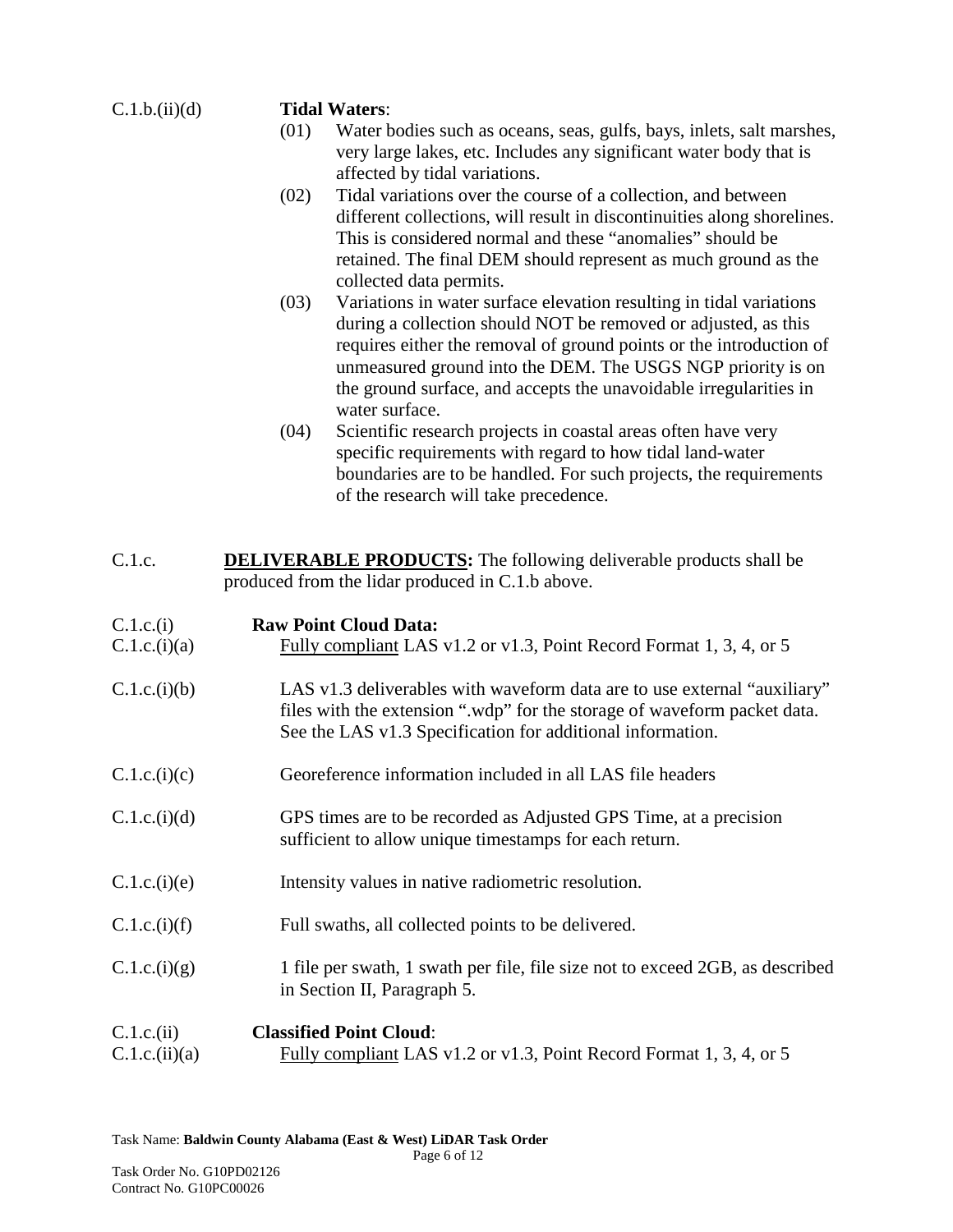| C.1.c.(ii)(b)                 | LAS v1.3 deliverables with waveform data are to use external "auxiliary"<br>files with the extension ".wdp" for the storage of waveform packet data.<br>See the LAS v1.3 Specification for additional information.                                                                                                                                        |  |  |
|-------------------------------|-----------------------------------------------------------------------------------------------------------------------------------------------------------------------------------------------------------------------------------------------------------------------------------------------------------------------------------------------------------|--|--|
| C.1.c.(ii)(c)                 | Georeference information included in LAS header                                                                                                                                                                                                                                                                                                           |  |  |
| C.1.c.(ii)(d)                 | GPS times are to be recorded as Adjusted GPS Time, at a precision<br>sufficient to allow unique timestamps for each return.                                                                                                                                                                                                                               |  |  |
| C.1.c.(ii)(e)                 | Intensity values (native radiometric resolution)                                                                                                                                                                                                                                                                                                          |  |  |
| C.1.c.(ii)(f)                 | Tiled delivery, without overlap                                                                                                                                                                                                                                                                                                                           |  |  |
| C.1.c.(ii)(g)                 | Classification Scheme (minimum):                                                                                                                                                                                                                                                                                                                          |  |  |
|                               | (01)<br>Code $1$ – Processed, but unclassified<br>(02)<br>Code $2 - B$ are-earth ground<br>Code 7 – Noise (low or high, manually identified, if needed<br>(03)<br>(04)<br>$Code 9 - Water$<br>Code 10 – Ignored Ground (Breakline Proximity)<br>(05)<br>Code $11 - Withheld$ (if the "Withheld" bit is not implemented in<br>(06)<br>processing software) |  |  |
| C.1.c.(ii)(h)                 | Note: Class 7, Noise, is included as a convenience for the data producer.<br>It is not required that all "noise" be assigned to Class 7.                                                                                                                                                                                                                  |  |  |
| C.1.c.(ii)(i)                 | Note: Class 10, Ignored Ground, is for points previously classified as<br>bare-earth but whose proximity to a subsequently added breakline<br>requires that it be excluded during Digital Elevation Model (DEM)<br>generation.                                                                                                                            |  |  |
| C.1.c.(iii)<br>C.1.c.(iii)(a) | <b>Bare Earth Surface (Raster DEM):</b><br>Cell Size no greater than 2 meters or 10 feet, and no less than the design<br>Nominal Pulse Spacing (NPS).                                                                                                                                                                                                     |  |  |
| C.1.c.(iii)(b)                | Delivery in an industry-standard, GIS-compatible, 32-bit floating point<br>raster format (ERDAS .IMG preferred)                                                                                                                                                                                                                                           |  |  |
| C.1.c.(iii)(c)                | Georeference information shall be included in raster file                                                                                                                                                                                                                                                                                                 |  |  |
| C.1.c.(iii)(d)                | Tiled delivery, without overlap                                                                                                                                                                                                                                                                                                                           |  |  |
| C.1.c.(iii)(e)                | DEM tiles will show no edge artifacts or mismatch. A quilted appearance<br>in the overall project DEM surface, whether caused by differences in<br>processing quality or character between tiles, swaths, lifts, or other non-<br>natural divisions, will be cause for rejection of the entire DEM<br>deliverable.                                        |  |  |

Page 7 of 12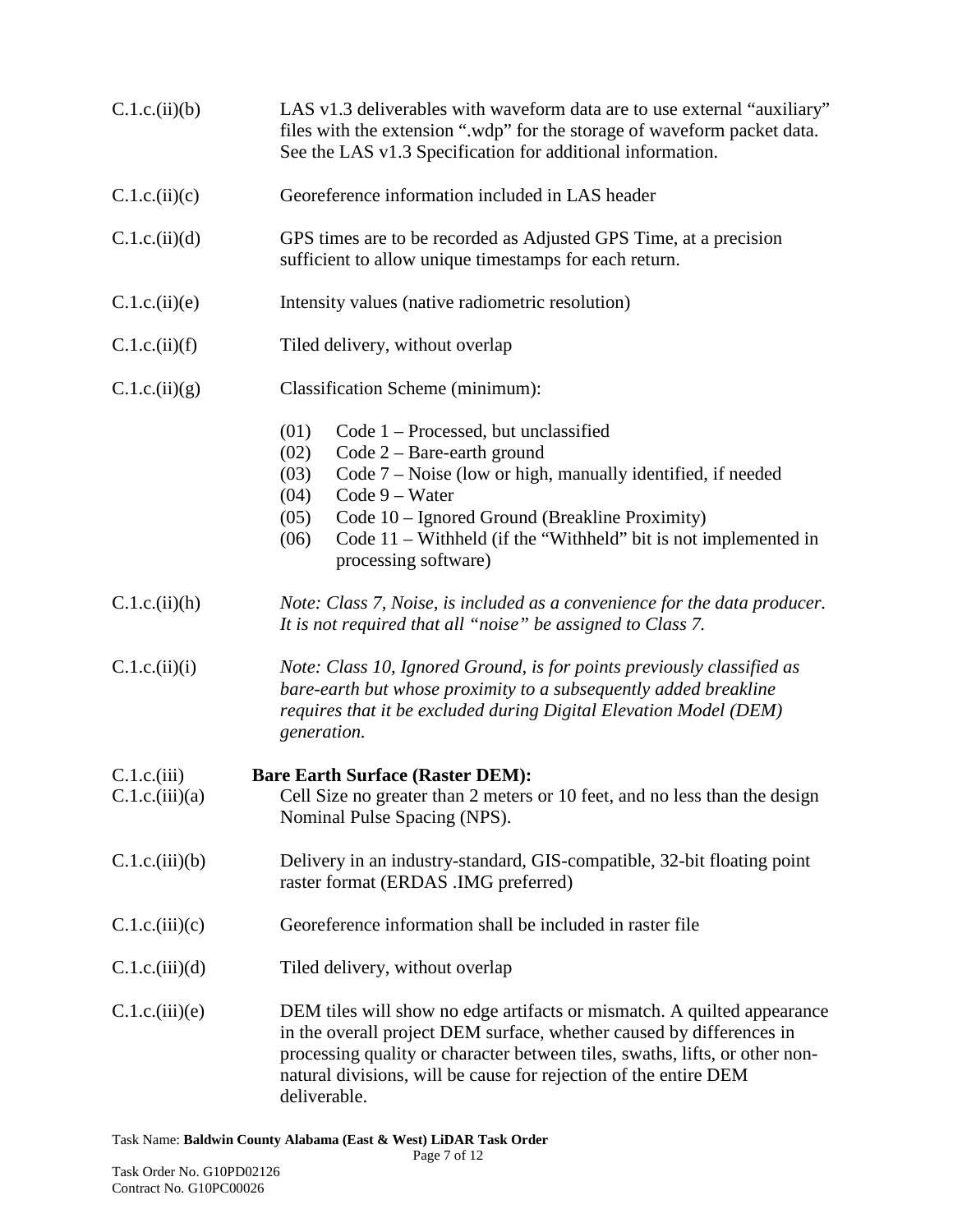| C.1.c.(iii)(f)               | Void areas ( <i>i.e.</i> , areas outside the project boundary but within the tiling<br>scheme) shall be coded using a unique "NODATA" value. This value shall<br>be identified in the appropriate location within the file header.                                                                                                                                                                                                                                                                                                                                                                                  |
|------------------------------|---------------------------------------------------------------------------------------------------------------------------------------------------------------------------------------------------------------------------------------------------------------------------------------------------------------------------------------------------------------------------------------------------------------------------------------------------------------------------------------------------------------------------------------------------------------------------------------------------------------------|
| C.1.c.(iii)(g)               | Vertical Accuracy of the bare earth surface will be assessed and reported<br>in accordance with the guidelines developed by the NDEP and<br>subsequently adopted by the ASPRS. The complete guidelines may be<br>found in Section 1.5 of the Guidelines document. See:                                                                                                                                                                                                                                                                                                                                              |
|                              | http://www.ndep.gov/NDEP_Elevation_Guidelines_Ver1_10May2004.pdf                                                                                                                                                                                                                                                                                                                                                                                                                                                                                                                                                    |
|                              | Vertical accuracy requirements using the NDEP/ASPRS methodology are:<br>$FVA \le 24.5$ cm ACCz, 95% (12.5cm RMSEz)<br>$CVA \le 36.3cm$ , 95th Percentile<br>$SVA \le 36.3cm$ , 95th Percentile.                                                                                                                                                                                                                                                                                                                                                                                                                     |
| C.1.c.(iii)(h)               | All QA/QC analysis materials and results are to be delivered to the USGS.                                                                                                                                                                                                                                                                                                                                                                                                                                                                                                                                           |
| C.1.c.(iii)(i)               | Depressions (sinks), natural or man-made, are not to be filled (as in hydro-<br>conditioning and hydro-enforcement).                                                                                                                                                                                                                                                                                                                                                                                                                                                                                                |
| C.1.c.(iii)(j)               | Water Bodies (ponds and lakes), wide streams and rivers ("double-line"),<br>and other non-tidal water bodies as defined in Section III are to be hydro-<br>flattened within the DEM. Hydro-flattening shall be applied to all water<br>impoundments, natural or man-made, that are larger than $\sim$ 2 acre in area<br>(equivalent to a round pond $\sim$ 350' in diameter), to all streams that are<br>nominally wider than 100', and to all non-tidal boundary waters bordering<br>the project area regardless of size. The methodology used for hydro-<br>flattening is at the discretion of the data producer. |
| C.1.c.(iv)                   | <b>Control:</b> Control, as defined in C.1.a. above shall be delivered to the<br>Government as specified in C.2. Digital Deliverables.                                                                                                                                                                                                                                                                                                                                                                                                                                                                              |
| C.1.c.(v)                    | <b>Metadata:</b> The following requirements for Metadata shall be met:                                                                                                                                                                                                                                                                                                                                                                                                                                                                                                                                              |
| C.1.c.(v)(a)<br>C.1.c.(v)(b) | Collection Report detailing mission planning and flight logs.<br>Survey Report detailing the collection of control and reference points used<br>for calibration and QA/QC.                                                                                                                                                                                                                                                                                                                                                                                                                                          |
| C.1.c.(v)(c)                 | Processing Report detailing calibration, classification, and product<br>generation procedures including methodology used for breakline<br>collection and hydro-flattening.                                                                                                                                                                                                                                                                                                                                                                                                                                          |
| C.1.c.(v)(d)                 | QA/QC Reports (detailing the analysis, accuracy assessment and<br>validation of:<br>(01)<br>The point data (absolute, within swath, and between swath)                                                                                                                                                                                                                                                                                                                                                                                                                                                              |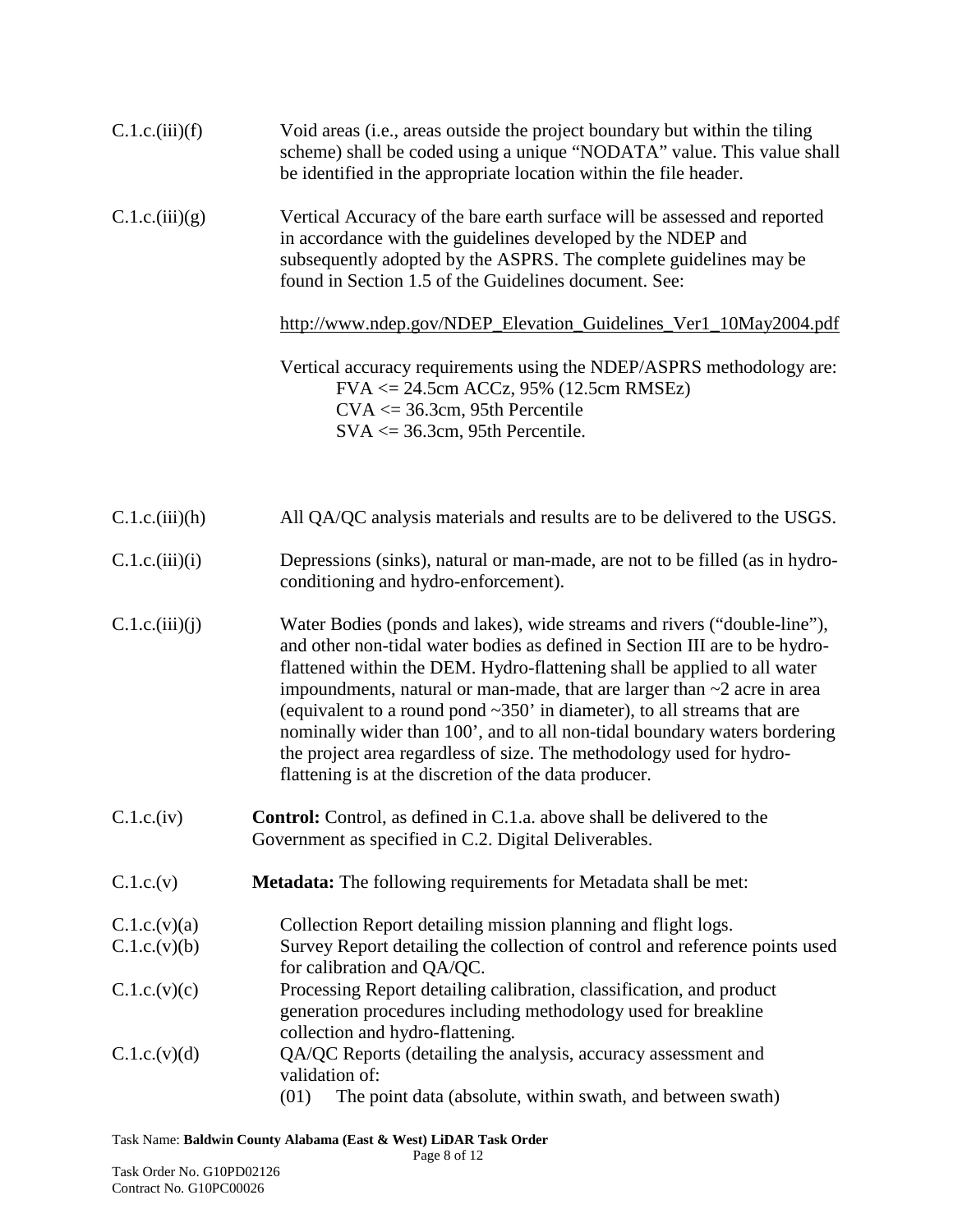|               | (02)                                                                          | The bare-earth surface (absolute)                                                 |  |
|---------------|-------------------------------------------------------------------------------|-----------------------------------------------------------------------------------|--|
|               | (03)                                                                          | Other optional deliverables as appropriate                                        |  |
| C.1.c.(v)(e)  | Control and Calibration points: All control and reference points used to      |                                                                                   |  |
|               | calibrate, control, process, and validate the lidar point data or any         |                                                                                   |  |
|               |                                                                               | derivative products are to be delivered.                                          |  |
| C.1.c.(v)(f)  | Geo-referenced, digital spatial representation of the precise extents of each |                                                                                   |  |
|               | delivered dataset. This should reflect the extents of the actual lidar source |                                                                                   |  |
|               |                                                                               | or derived product data, exclusive of Triangular Irregular Network (TIN)          |  |
|               |                                                                               | artifacts or raster NODATA areas. A union of tile boundaries or minimum           |  |
|               |                                                                               | bounding rectangle is not acceptable. ESRI Polygon shapefile is preferred.        |  |
| C.1.c.(v)(g)  |                                                                               | Product metadata (FGDC compliant, XML format metadata). One file for              |  |
|               | each:                                                                         |                                                                                   |  |
|               | (01)                                                                          | Project                                                                           |  |
|               | (02)                                                                          | Lift                                                                              |  |
|               | (03)                                                                          | Tiled deliverable product group (classified point data, bare-earth                |  |
|               |                                                                               | DEMs, breaklines, etc.). Metadata files for individual tiles are not              |  |
|               |                                                                               | required.                                                                         |  |
|               |                                                                               |                                                                                   |  |
| C.1.c.(vi)    |                                                                               | <b>Project Report:</b> The contractor shall deliver a production report which     |  |
|               | details:                                                                      |                                                                                   |  |
|               |                                                                               |                                                                                   |  |
| C.1.c.(vi)(a) |                                                                               | A record of field work procedures.                                                |  |
| C.1.c.(vi)(b) | Data derivation and adjustments.                                              |                                                                                   |  |
| C.1.c.(vi)(c) | Quality control procedures and results.                                       |                                                                                   |  |
| C.1.c.(vi)(d) | Any problems encountered and solutions used in resolving such problems.       |                                                                                   |  |
| C.1.c.(vi)(e) | Statistical report summarizing the results of the airborne GPS adjustment     |                                                                                   |  |
|               | and the overall accuracy of the adjusted IMU data.                            |                                                                                   |  |
| C.1.c.(vi)(f) |                                                                               | Production report shall be Microsoft Word, Adobe PDF format or other              |  |
|               |                                                                               | compatible digital format.                                                        |  |
| C.1.d.        |                                                                               | TILING SCHEME AND DATA FORMAT:                                                    |  |
|               |                                                                               |                                                                                   |  |
| C.1.d.(i)     |                                                                               | <b>Tile Coverage:</b> Tiles which lie completely within the project area shall be |  |
|               | complete to the tile edges. Tiles which lie partially outside the project     |                                                                                   |  |
|               | boundary shall be complete to the project boundary with enough overlap        |                                                                                   |  |
|               |                                                                               | beyond the project boundary to ensure that no parts of the project are omitted.   |  |
|               |                                                                               |                                                                                   |  |
| C.1.d.(i)(a)  | <b>Tile Size:</b>                                                             |                                                                                   |  |
|               | (01)                                                                          | Tiles shall be 1500 meters x 1500 meters                                          |  |
|               |                                                                               |                                                                                   |  |
|               | (02)                                                                          | Tiled deliverables shall conform to the tiling scheme, without                    |  |
|               |                                                                               | added overlap.                                                                    |  |
|               |                                                                               |                                                                                   |  |
|               | (03)                                                                          | Tiling scheme will be used for all tiled deliverables.                            |  |
|               | (04)                                                                          | Tiled deliverables shall edge-match seamlessly in both the                        |  |
|               |                                                                               | horizontal and vertical.                                                          |  |
|               |                                                                               |                                                                                   |  |
|               |                                                                               |                                                                                   |  |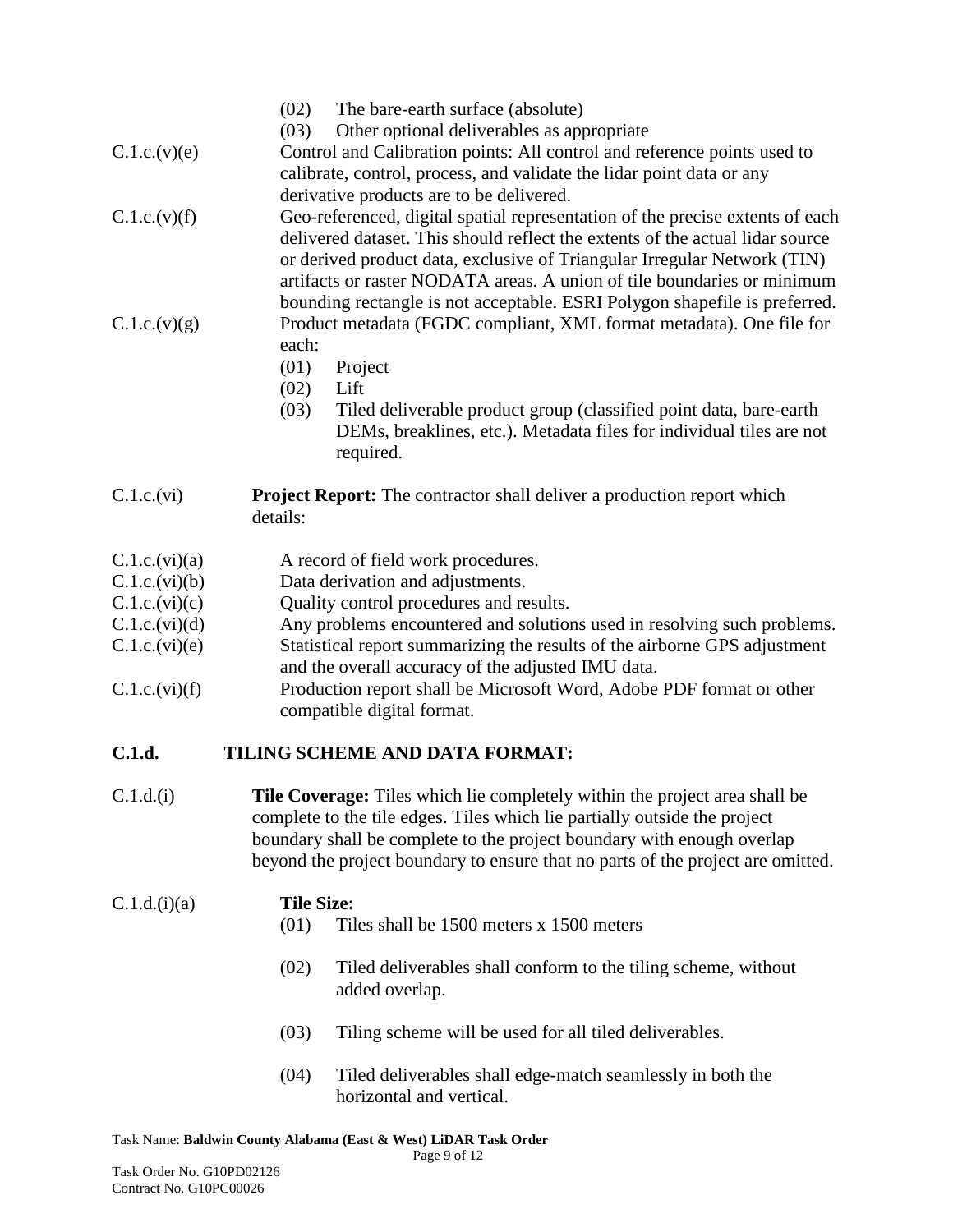# C.1.d.(i)(b) **Spatial Reference System**: (01) The Spatial Reference System shall be: *for the Conterminous United States (CONUS) is: UTM Zone 15, NAD83, Meters; NAVD88, Meters. Data should reference the most recent Geoid model approved by the NGS.)*

- C.1.e. **NOTIFICATION:** The Government POC named below shall be notified within 24 hours of the start of acquisition of data. Notification can be made by e-mail and is for information purposes only, not permission to proceed.
- C.1.f. **PERMITS:** The contractor shall be responsible for obtaining all permits which may be required in the performance of this task order, which shall include, but not be limited to any permits for acquisition of data in controlled or restricted airspace, and access to control points on the ground.
- C.1.g. **USE AND DISTRIBUTION RIGHTS:** All deliverable data and documentation shall be free from restrictions regarding use and distribution. Data and documentation provided under this Task Order shall be freely distributable by government agencies.
- C.1.g.(i) **NOTE:** *"U.S. Geological Survey National Geospatial Program Lidar Guidelines and Base Specification, Version 13-ILMF 2010"***,** Section IV, regarding data providers rights to resell data or derivative products as they see fit are specifically exempted from this task order.
- C.1.h. **CERTIFICATIONS:** The contractor shall certify as part of its proposal that the work performed on this task order complies with Section 52.225-05 of the Federal Acquisition Regulations relating to Trade Agreements.
- C.1.i. **THE GOVERNMENT POINT-OF-CONTACT (POC)** FOR THIS TASK ORDER: The Government Point of Contact for the original task order and any modifications shall be the POC listed below.

| <b>Address: USGS/NGTOC</b>                                                       | <b>Telephone:</b> (573) 308-3587                    |
|----------------------------------------------------------------------------------|-----------------------------------------------------|
| <b>ATTN:</b> Patrick Emmett, MS 666<br>1400 Independence Road<br>Rolla, MO 65401 | $FAX:(573)-308-3810$<br>e-mail: $p$ emmett@usgs.gov |

- C.2. **Digital Deliverables**: Reference C.1 of the Contract.
- C.2.a. **The Contractor shall deliver one copy** of the Lidar data products and documentation as specified in Section C.1 of this Task Order.
- C.2.b. **Format:** Data shall be delivered in the formats specified in C.1.c above.

Task Name: **Baldwin County Alabama (East & West) LiDAR Task Order**

Page 10 of 12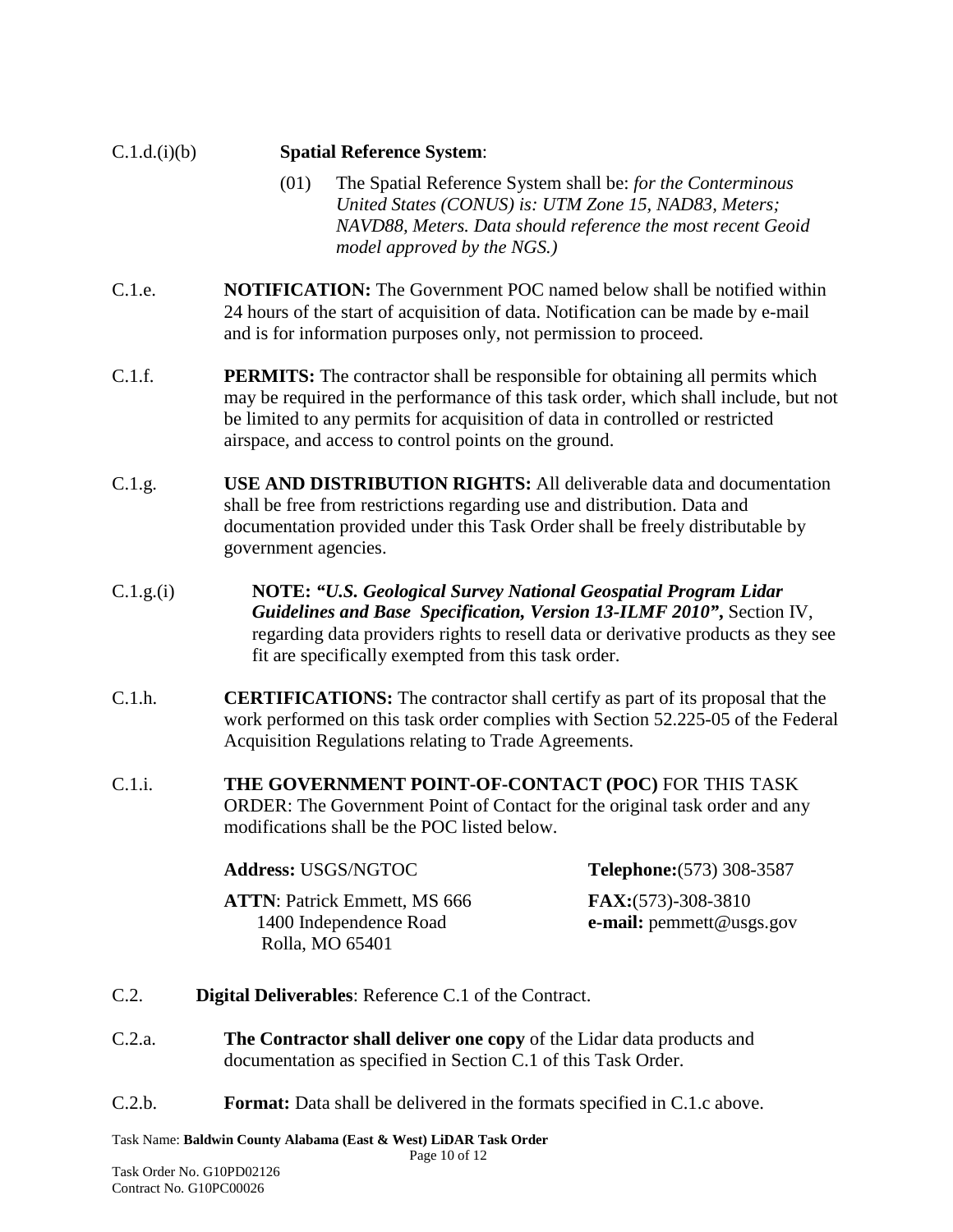- C.2.c. **Delivery Medium:** The digital data shall be delivered on external hard drive, i.e. (firewire, or USB2 – Less than USB2 is not acceptable). Files shall be stored into appropriate directories on the drive.
- C.2.d. **Deliverable Validation:** Reference C.1 3.12 of the Contract. The Government may choose to contract with a separate contractor for validation on all submitted deliverables.

#### **SECTION D: - PACKAGING AND MARKING**

- D.1. No additional Section D requirements are applicable to this Task Order.
- **SECTION E: - INSPECTION AND ACCEPTANCE** The following Section E additional requirements are applicable to this Task Order:
- E.1. **Inspection Period:** Reference E.4 GS0720 of the Contract. The inspection period begins the day after the data has been delivered. All deliverables will be validated within a thirty (30) calendar-day of the inspection period
- E.2. **Inspection and Acceptance Procedures:** Reference E.5 E780 of the Contract. The Government will perform a full inspection of all deliverables in accordance with E.5 E780 (b) of the Contract.
- **SECTION F: - DELIVERIES OR PERFORMANCE** The following Section F additional requirements are applicable to this Task Order:
- F.1. **Place of Delivery:** Reference F.2 GS0904 of the Contract. Contractor shall submit all requested deliverables to the address of the POC, as shown in Section C of this Task Order.
- F.2. **Delivery Schedule:** Reference F.10 F981 of the Contract. The Government requires the following delivery schedule:
- F.2.a. **Lot One (1):** Consisting of all required deliverables (including metadata) of the lidar data and its derived products as specified in the task order, shall be delivered no later than 30 days following completion of data acquisition, but in no case later than **May 31, 2011.**
- F.3. **Negotiated Delivery Date(s)** for Task Order:
- F.3.a. **Lot One (1)** all requested deliverables, including metadata and reports, for **Baldwin County West** AOI LiDAR will be delivered no later than 70 days following completion of data acquisition but in no case later than **May 16, 2011**. Delivery will consist of one (1) complete copy of the data.

Page 11 of 12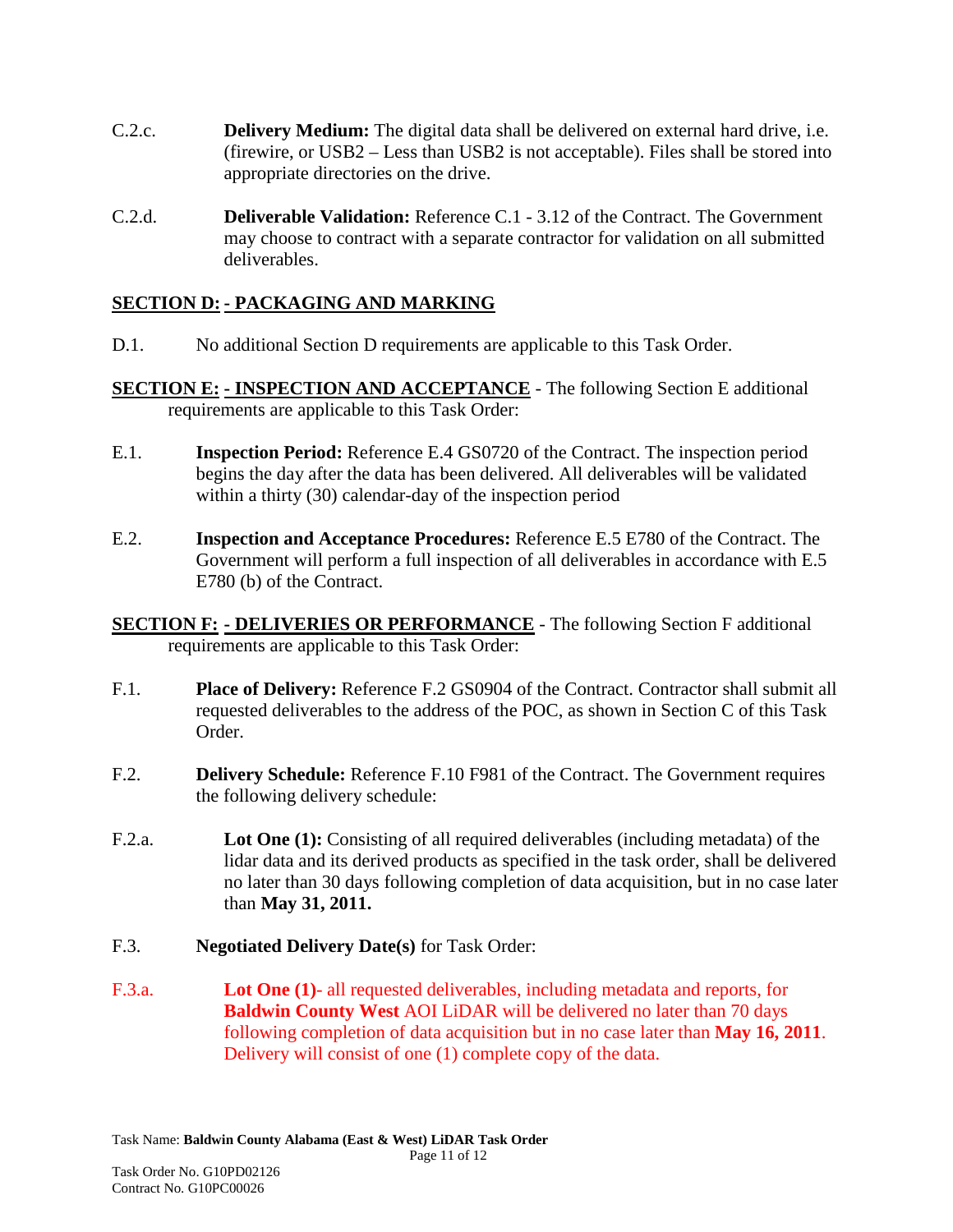- F.3.b. **Lot Two (2)** all requested deliverables, including metadata and reports, for **Baldwin County East** AOI LiDAR will be delivered no later than 90 days following completion of data acquisition but in no case later than **May 31, 2011**. Delivery will consist of one (1) complete copy of the data.
- F.4. **Nonconforming deliverables:** Nonconforming deliverables returned to contractor for rework shall be delivered in accordance with Contract clause E.6 E784 (b).
- F.5. **Progress Reports:** Contractor shall submit a monthly progress report for this task order in accordance with Contract clause F.6 GS0921 and F.7 GS0931.

# **SECTION G:- CONTRACT ADMINISTRATION DATA**

- G.1. No additional Section G requirements are applicable to this Task Order
- **SECTION H: SPECIAL CONTRACT REQUIREMENTS** -The following Section H additional requirements are applicable to this Task Order:
- H.1. **Applicable Regulations And Permits -- Aircraft Operations**: Reference H.5 H1344 of the contract. The contractor shall be responsible for applying for and obtaining any required permits for access, over-flight, or intrusion to restricted or otherwise limited ground access and/or airspace, which may be included within the requirement of this task order.
- H.2. **Government Furnished Property:** Reference H1480 (Conditions Regarding Use Of GFP) of the contract. No Government furnished property is being supplied with this Task Order.

## **SECTION I: - CONTRACT CLAUSES**

I.1. No additional detail is required for this Task Order.

## **SECTION J: - LIST OF ATTACHMENTS TO THIS TASK ORDER**

J.1. Attachment A - Project Area Description 1 Page J.2. Attachment B - Shape files 1 Page J.3. Attachment C - *USGS-NGP Lidar Guidelines and Base Specification v13(ILMF).pdf*

18 Pages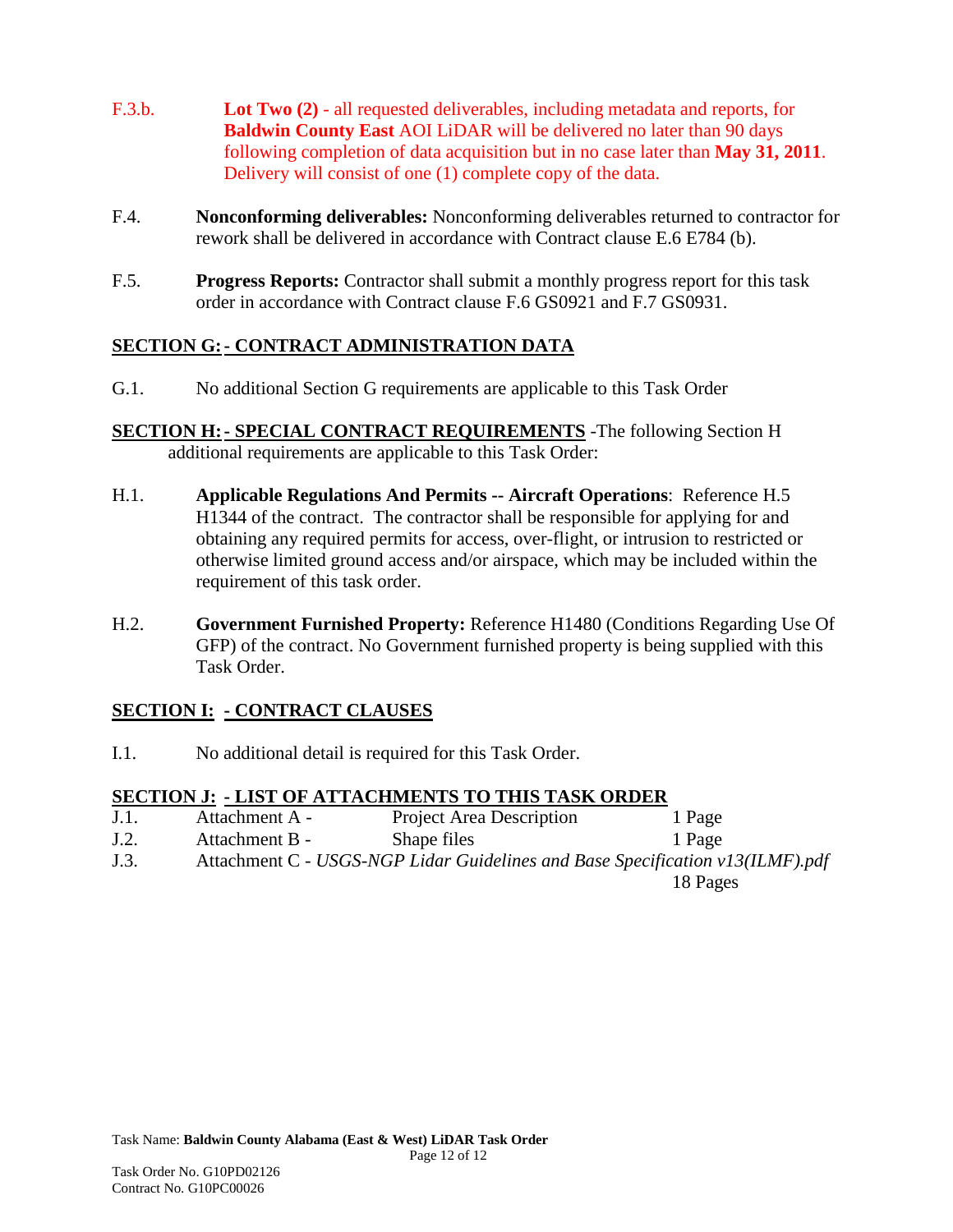#### **TASK ORDER Attachment A - Baldwin County Alabama (East & West) LiDAR** – Project Description and Diagram

The AOI includes approximately 329 square miles of Baldwin County Alabama.



## **END "ATTACHMENT A"**

Task Name: **Baldwin County Alabama (East & West) LiDAR Task Order**

Page 1 of 1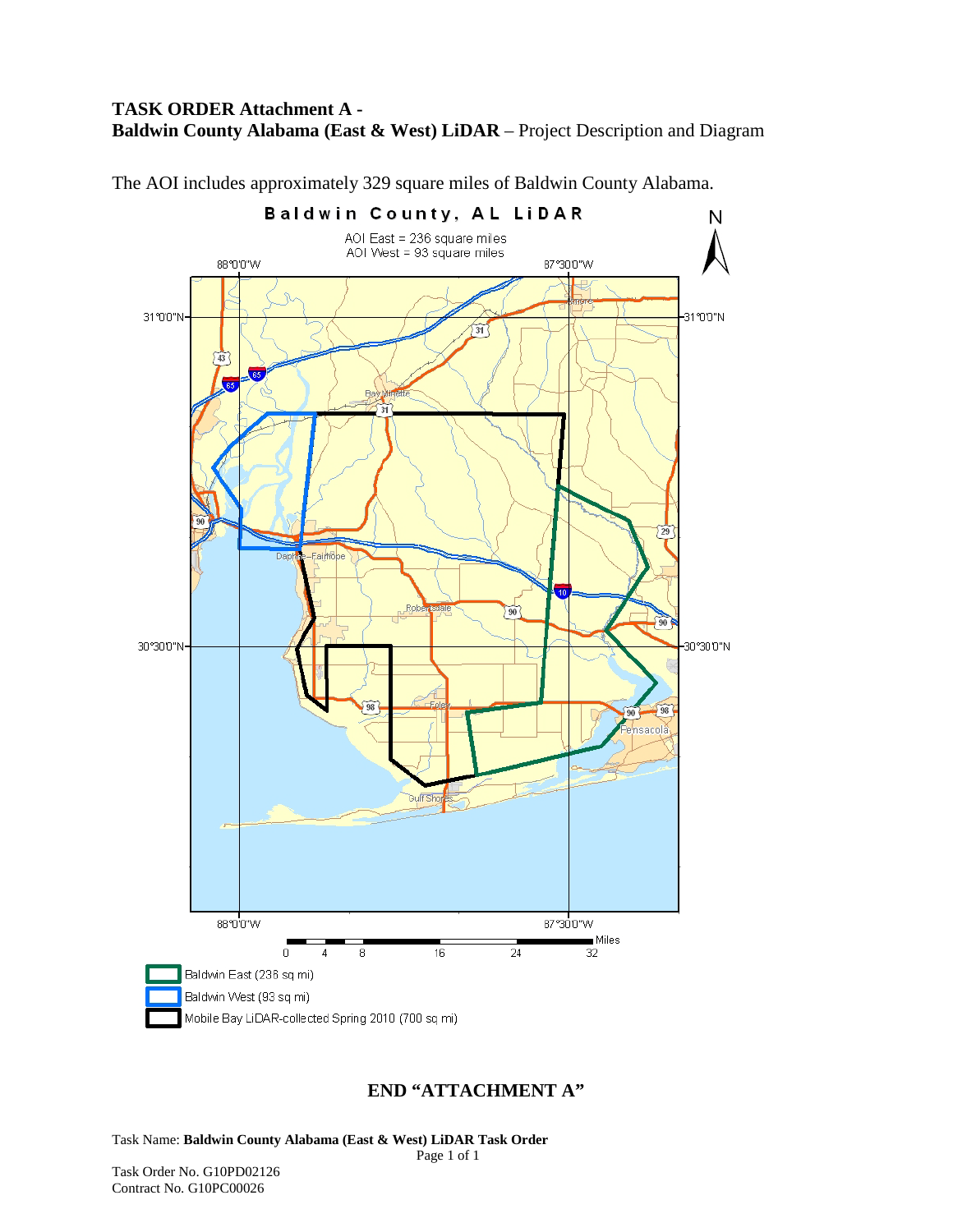**TASK ORDER Attachment B - Baldwin County Alabama (East & West) LiDAR** – Project Shape Files

#### **THIS SECTION CONSISTS OF THE FOLLOWING DATA SET(S)**

**Baldwin\_County\_East.zip Baldwin\_County West.zip**

## **END "ATTACHMENT B**